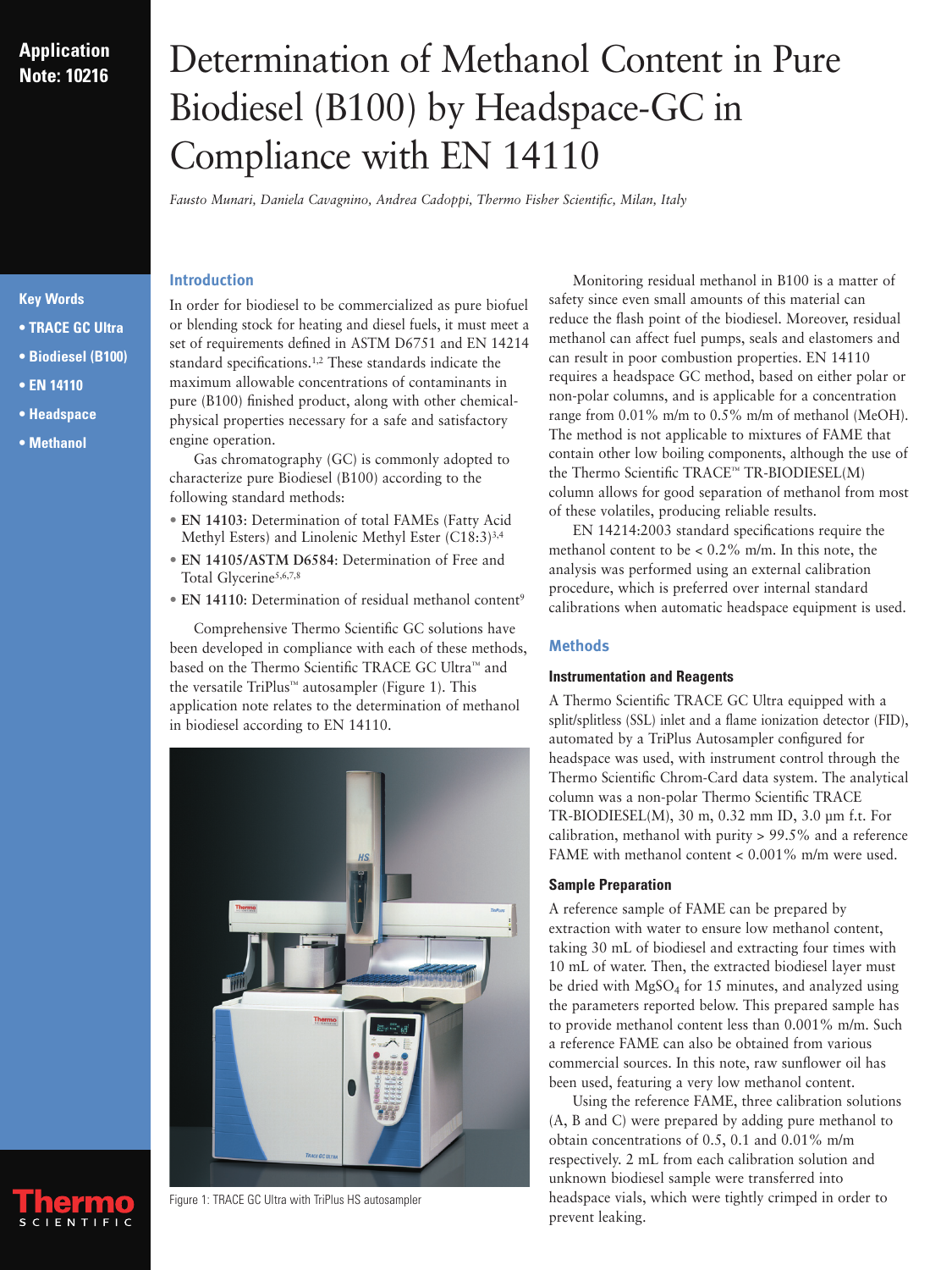# **Analytical Parameters**

Table 1 includes selected instrument parameters for the TRACE GC Ultra and the TriPlus HS autosampler. These settings were used for all sample analyses.

#### **TRACE GC Ultra**

| Injector                             | Split/Splitless (SSL)                                     |  |
|--------------------------------------|-----------------------------------------------------------|--|
| SSL Mode                             | Split injection mode, split flow of 100 mL/min            |  |
| <b>SSL Temperature</b>               | 160 °C                                                    |  |
| Carrier Gas                          | Helium, 1.5 mL/min, constant flow mode                    |  |
| <b>FID</b>                           | 250 °C                                                    |  |
| Oven Program                         | 50 °C (1 min) to 130 °C @ 10°C/min, final<br>hold 0.5 min |  |
| <b>TriPlus Headspace Autosampler</b> |                                                           |  |

| Incubation temperature | $80^{\circ}$ C |  |
|------------------------|----------------|--|
| Incubation time        | 40 min         |  |
| Syringe temperature    | $85^{\circ}$ C |  |
| Injected amount        | $500$ µL       |  |

Table 1: Selected instrument and method parameters for the TRACE GC Ultra and TriPlus HS

## **Results and Discussion**

Figure 2 shows a typical chromatogram obtained from a biodiesel sample analyzed following the conditions reported above.

External standard calibration was performed by analyzing the three calibration solutions, and plotting the methanol contents vs. the respective peak areas. Figure 3 shows the calibration function calculated using linear regression. The correlation coefficient  $(R^2)$  for this calibration was 0.9999, demonstrating excellent linearity for this method.

Different unknown biodiesel samples from several sources were then analyzed, delivering results within the standard specification stated in EN 14214 (methanol < 0.2% m/m), as shown in Table 2.

After a long sequence of unknown biodiesel samples, "blank" headspace samples, prepared by filling the vials with nitrogen, were analyzed, demonstrating total absence of any carryover of MeOH, as well as of any interference compounds from vials or septa.



Figure 2: Biodiesel chromatogram showing methanol (headspace injection)

Finally, repeatability of the assay was tested by performing five consecutive injections for each biodiesel sample, resulting in excellent performance.

| Sample              | $%$ (m/m) MeOH | $%$ RSD |
|---------------------|----------------|---------|
| Rapeseed biodiesel  | 0.18           | 14      |
| Soybean biodiesel   | 0.05           | 1.9     |
| Sunflower biodiesel | < 0.01         |         |
| Mix 1-3 biodiesel   | 0.09           | 1.8     |
| Mix 1-2 biodiesel   | 0.13           | 1.5     |

Table 2: Results for 5 biodiesel samples (5 runs each)



Figure 3: Methanol calibration curve, with levels at 0.01, 0.1, and 0.5% mass/mass (m/m)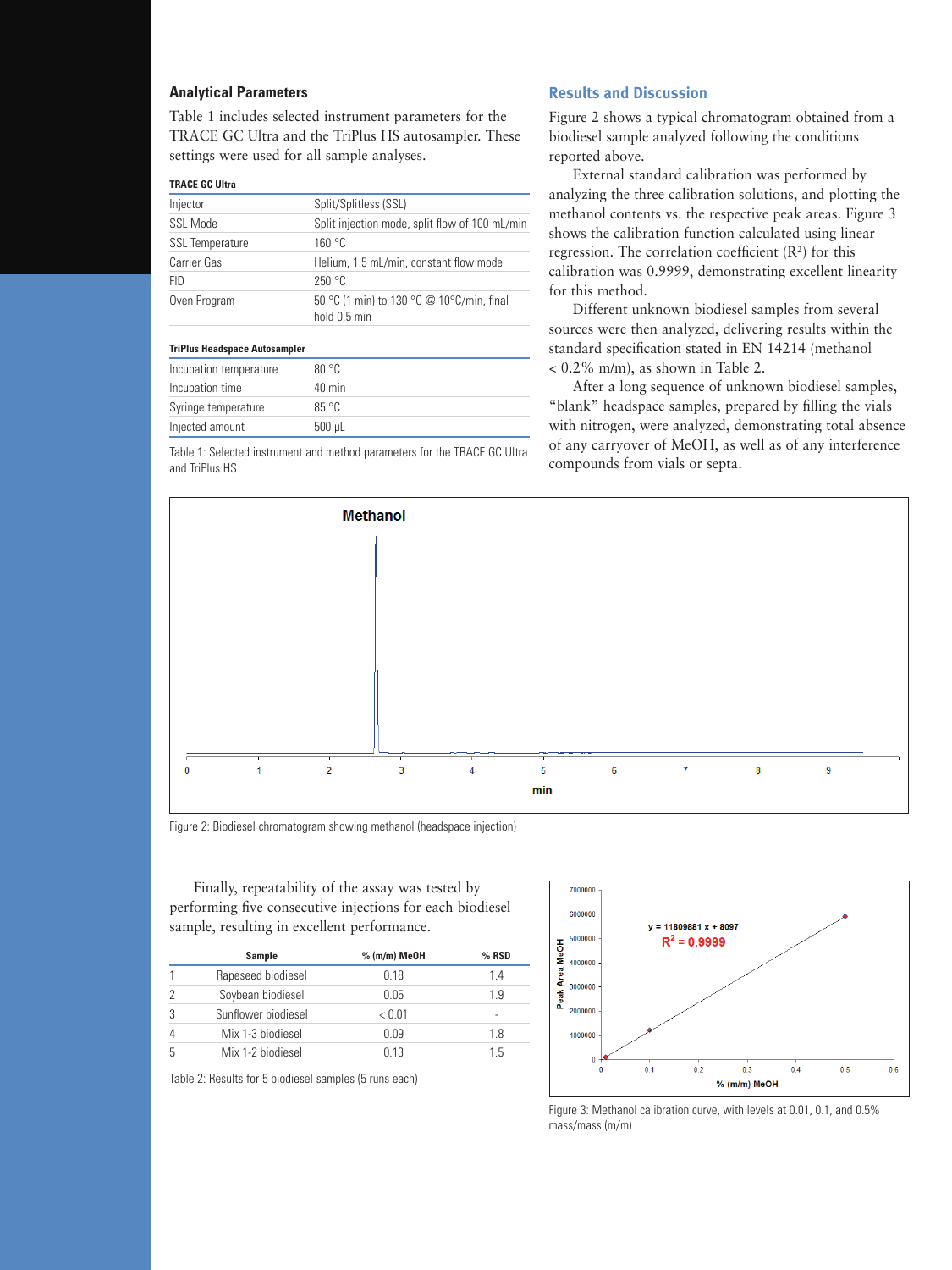#### **Conclusion**

The determination of residual methanol in pure biodiesel (B100) can be successfully achieved using the Thermo Scientific TRACE GC Ultra equipped with SSL injector and FID, and the TriPlus Headspace Autosampler, in full compliance with method EN 14110.

Although the procedure described here was based on external calibration and is preferred when a headspace autosampler is available or when a long sequence of samples needs to be analyzed, equivalent results can be obtained by applying the internal standard calibration procedure, either with the TriPlus autosampler or even manually.

As a further possibility, methanol content can be successfully determined by liquid injection of biodiesel diluted in *n*-Butanol, using a PTV Backflush system to vent out the heavier fraction without letting it enter the capillary column.

#### **References**

- 1. ASTM D6751: Standard Specification for Biodiesel Fuel Blend Stock (B100) for Middle Distillate Fuels.
- 2. EN 14214: Automotive fuels Fatty Acid Methyl Esters (FAME) for diesel engines – requirements and test methods.
- 3. EN 14103: Fat and oil derivatives Fatty Acid Methyl Esters (FAME) Determination of ester and linolenic acid methyl esters content.
- 4. Thermo Scientific Application Note #AN10212: Determination of Total FAME and Linolenic Acid Methyl Ester in Pure Biodiesel (B100) by GC in Compliance with EN 14103. www.thermo.com.
- 5. EN 14105: Fat and oil derivatives Fatty Acid Methyl Esters (FAME) Determination of free and total glycerol and mono-, di-, tri-glyceride content.
- 6. ASTM D6584: Standard Test Method for Determination of Free and Total Glycerin in B-100 Biodiesel Methyl Esters By Gas Chromatography.
- 7. Thermo Scientific Application Note #AN10192: Determination of Free and Total Glycerin in B-100 Biodiesel via Method ASTM D6584. www.thermo.com.
- 8. Thermo Scientific Application Note #AN10215. Determination of Free and Total Glycerin in B-100 Biodiesel in Compliance with EN 14105. www.thermo.com
- 9. EN 14110: Fat and oil derivatives Fatty Acid Methyl Esters (FAME) Determination of methanol content.